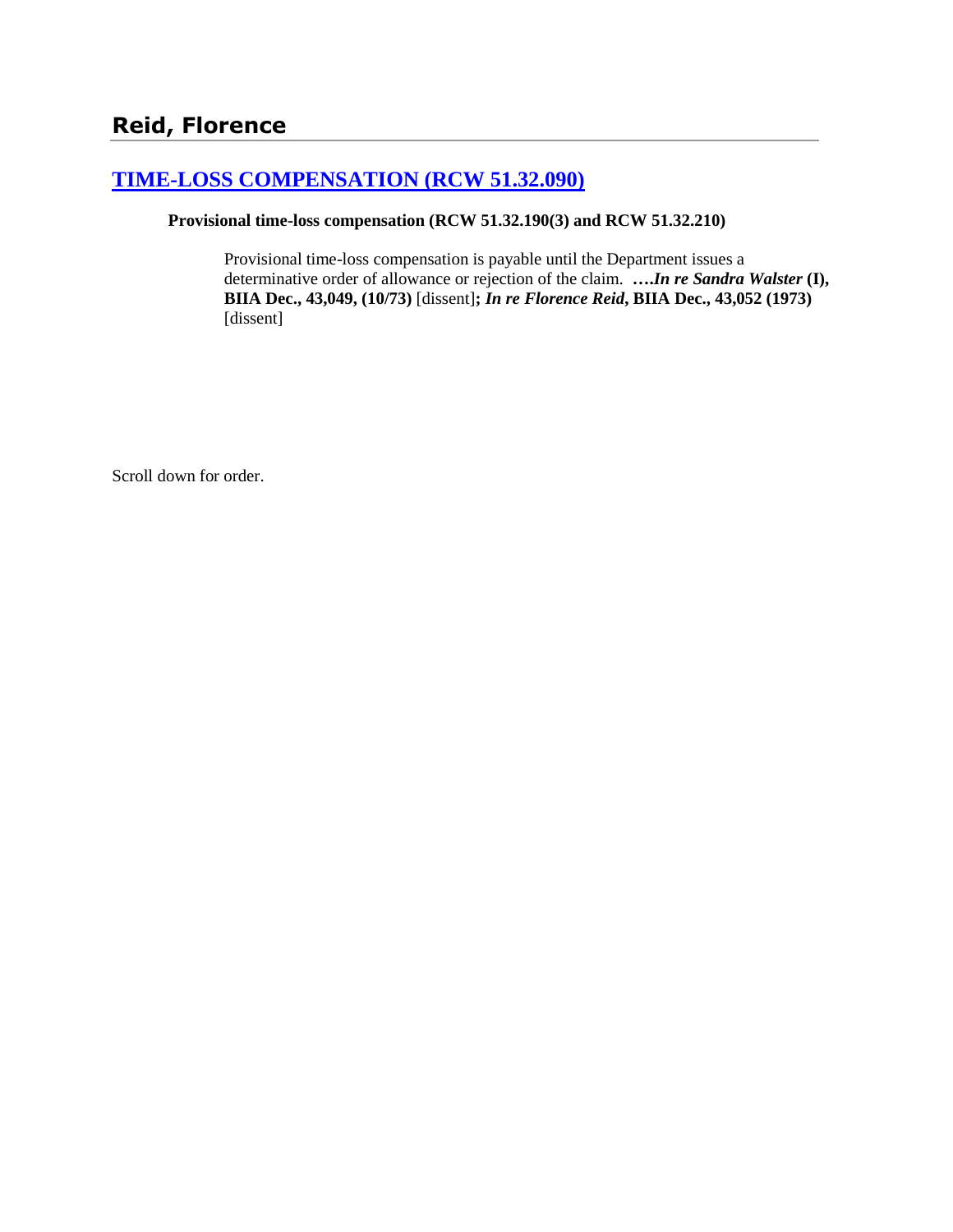#### **BEFORE THE BOARD OF INDUSTRIAL INSURANCE APPEALS STATE OF WASHINGTON**

**IN RE: FLORENCE IRENE REID ) DOCKET NO. 43,052 Scott Paper Company, Petitioner )**

## **) ORDER DENYING APPEAL**

## **CLAIM NO. S-118008 )**

Appeal filed by the Scott Paper Company, a self-insured employer, on August 27, 1973, from an order of the Department of Labor and Industries dated July 31, 1973, adhering to a prior order of July 5, 1973, which directed the employer to pay temporary disability compensation to which claimant is entitled until such time as a determinative order is issued, in accordance with RCW 51.32.190. Appeal **DENIED**.

### **DECISION**

This appeal raises solely a question of law. The pertinent facts as disclosed by the Department file, are as follows:

The claimant, Florence Irene Reid, alleges that she sustained an occupational back condition due to her employment for the self-insured employer, Scott Paper Company, which rendered her temporarily totally disabled for the period from May 25 through June 17, 1973. She filed a claim with the employer on May 30, 1973, and the employer on June 8, 1973, notified the claimant and the Department in writing, pursuant to RCW 51.32.190(1), of its denial of the claim for the stated reason that there was no proof of a specific injury at work.

Thereupon the Department, by letter of June 25, 1973, advised both the employer and the claimant that there was insufficient evidence to either allow or reject the claim. The employer was requested to submit copies of its investigation report, medical substantiation, or other information upon which its denial of the claim was based, and the parties were both advised that, upon receipt of the additional information, the Department would review all material in the file and issue a determinative order on allowance or rejection of the claim. Apparently, the submission of additional information by the employer, and the issuance of the Department's determinative order, have not yet been done.

In the meantime, information was submitted on behalf of the claimant on June 26, 1973, that the employer did not pay her time-loss compensation from May 25 through June 17, 1973, the period during which she was off work allegedly because of her back condition, as required by RCW 51.32.190. The Department thereupon entered its order of July 5, 1973, directing the employer to pay claimant time-loss compensation to which she is entitled, pursuant to that statute. Following a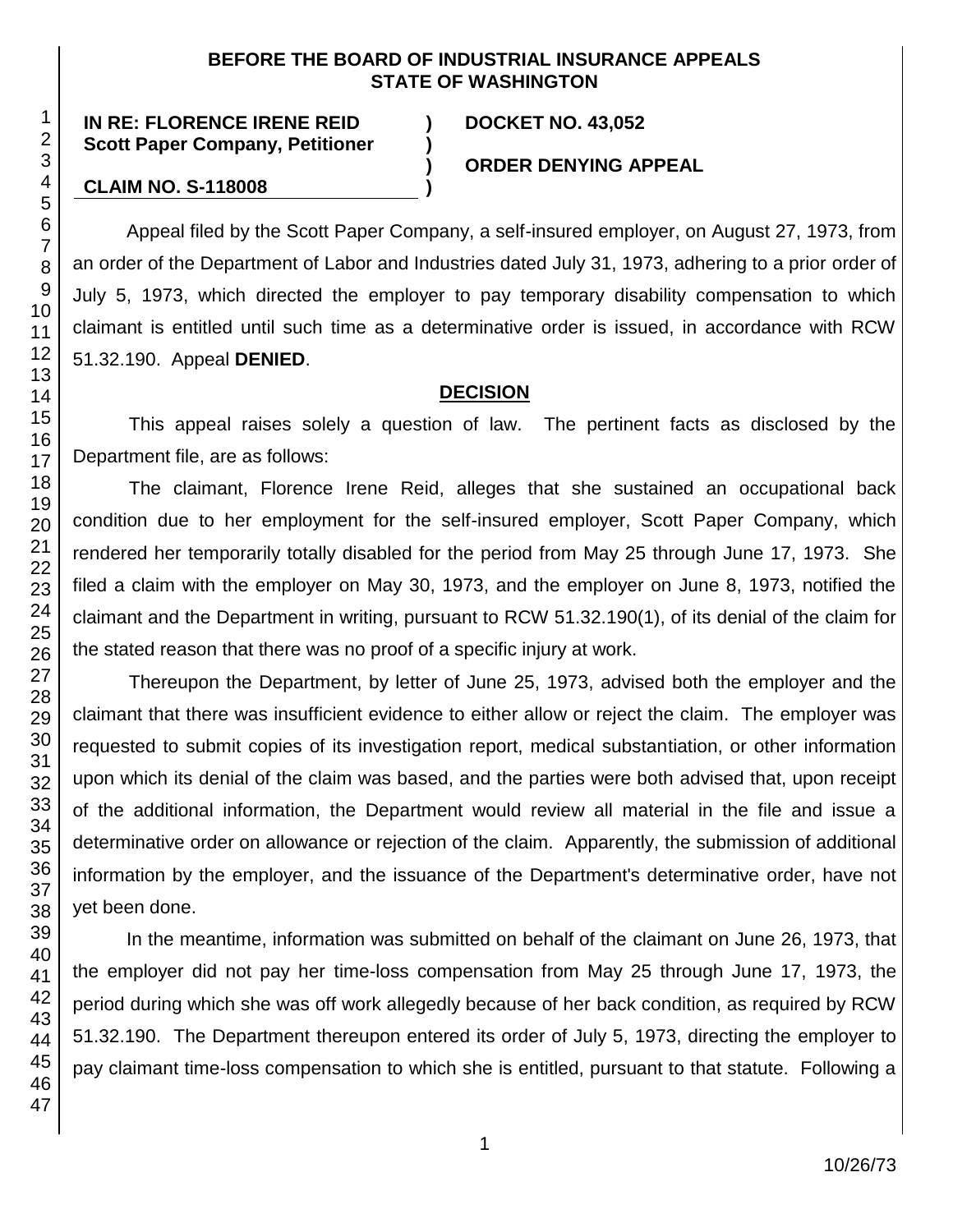request for reconsideration filed by the employer, said order was reaffirmed by the Department's order of July 31, 1973, from which the employer filed the instant appeal.

It is the employer's contention that, since it has not been finally determined that claimant's alleged industrial injury caused her temporary disability, the employer is not required to pay this time-loss compensation. However, we believe this contention overlooks the basic legislative intent of the new statutory sections which are here involved.

Two statutory sections must be considered together in order to understand their intent. These are RCW 51.32.190, relating to prompt claim action and payment of temporary disability compensation in self-insured cases, and RCW 51.32.210, relating to prompt claim action and payment of temporary disability compensation in Department-insured cases. These are the codifications of Sections 25 and 26, Chap. 43, Laws of 1972 ex. sess.

RCW 51.32.190, as pertinent to this case, provides:

"(1) If the self-insurer denies a claim for compensation, written notice of such denial, clearly informing the claimant of the reasons therefor and that the director will rule on the matter shall be mailed or given to the claimant and the director within seven days after the self-insurer has notice of the claim.

(2) Until such time as the department has entered an order in a disputed case acceptance of compensation by the claimant shall not be considered a binding determination of his rights under this title. Likewise the payment of compensation shall not be considered a binding determination of the obligations of the self-insurer as to future compensation payments.

(3) Upon making the first payment of income benefits, and upon stopping or changing of such benefits except where a determination of the permanent disability has been made as elsewhere provided in this title, the self-insurer shall immediately notify the director in accordance with a form to be prescribed by the director that the payment of income benefits has begun or has been stopped or changed. Where temporary disability compensation is payable, the first payment thereof shall be made within fourteen days after notice of claim and shall continue at regular semimonthly or biweekly intervals.

(4) If, after the payment of compensation without an award, the selfinsurer elects to controvert the right to compensation, the payment of compensation shall not be considered a binding determination of the obligations of the self-insurer as to future compensation payments. The acceptance of compensation by the workman or his beneficiaries shall not be considered a binding determination of their rights under this title.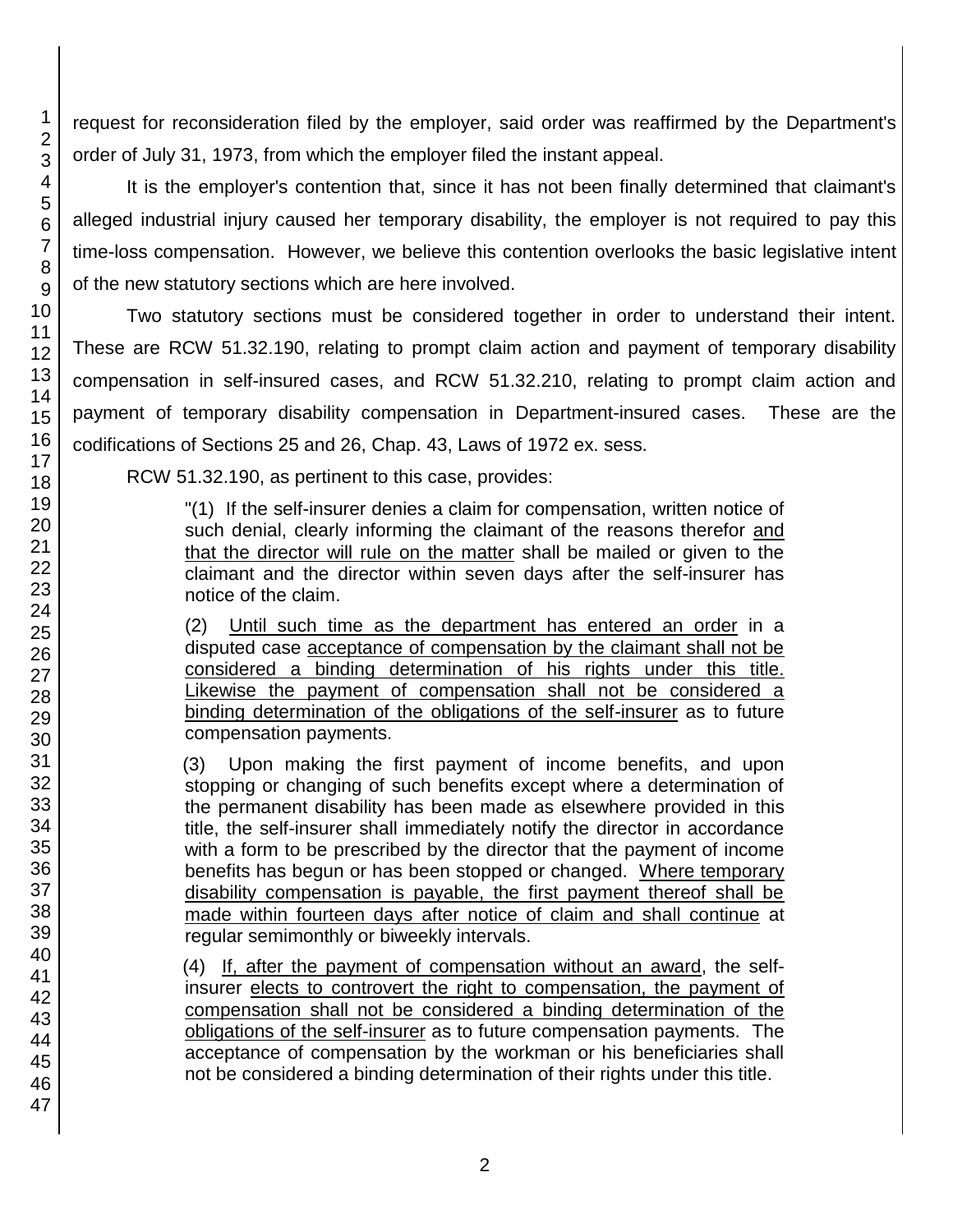(5) The director (a) may, upon his own initiative at any time in a case in which payments are being made without an award, and (b) shall, upon receipt of information from any person claiming to be entitled to compensation, from the self-insurer, or otherwise that the right to compensation is controverted, or that payment of compensation has been opposed, stopped or changed, whether or not claim has been filed, promptly make such inquiry as circumstances require, cause such medical examinations to be made, hold such hearings, require the submission of further information, make such orders, decisions or awards, and take such further action as he considers will properly determine the matter and protect the rights of all parties." (Emphasis supplied)

RCW 51.32.210 provides:

"Claims of injured workmen of employers who have secured the payment of compensation by insuring with the department shall be promptly acted upon by the department. Where temporary disability compensation is payable, the first payment thereof shall be mailed within fourteen days after receipt of the claim at the department's offices in Olympia and shall continue at regular semimonthly intervals.

The payment of this or any other benefits under this title, prior to the entry of an order by the department in accordance with RCW 51.52.050 as now or hereafter amended, shall be not considered a binding determination of the obligations of the department under this title. The acceptance of compensation by the workman or his beneficiaries prior to such order shall likewise not be considered a binding determination of their rights under this title." (Emphasis supplied)

Clearly, the overriding object of these statutes is to promote prompt investigation and determinative initial action on all claims filed by workmen under the law -- prompt action by both the self-insurer and the Department in self-insured cases, and prompt Departmental action in Department-insured cases. Especially is prompt action important in the cases where temporary total disability is involved. Thus, to make the objective effective, the "14-day law" was adopted, to require commencement of payment of time-loss compensation within that period of time after notice of the claim.

Furthermore, when this 14-day requirement is considered in conjunction with the other language in these statutes, it is clear that, if in fact there is temporary total disability, compensation for it must be paid, even though a determinative order has not yet been entered by the Department, determining that the temporary disability was industrially caused. This, in our opinion, is the obvious intent of these statutes when viewed in their entirety. If the intent were otherwise, there would be no need for the portions of the statutes providing that payment by the self-insurer or the

1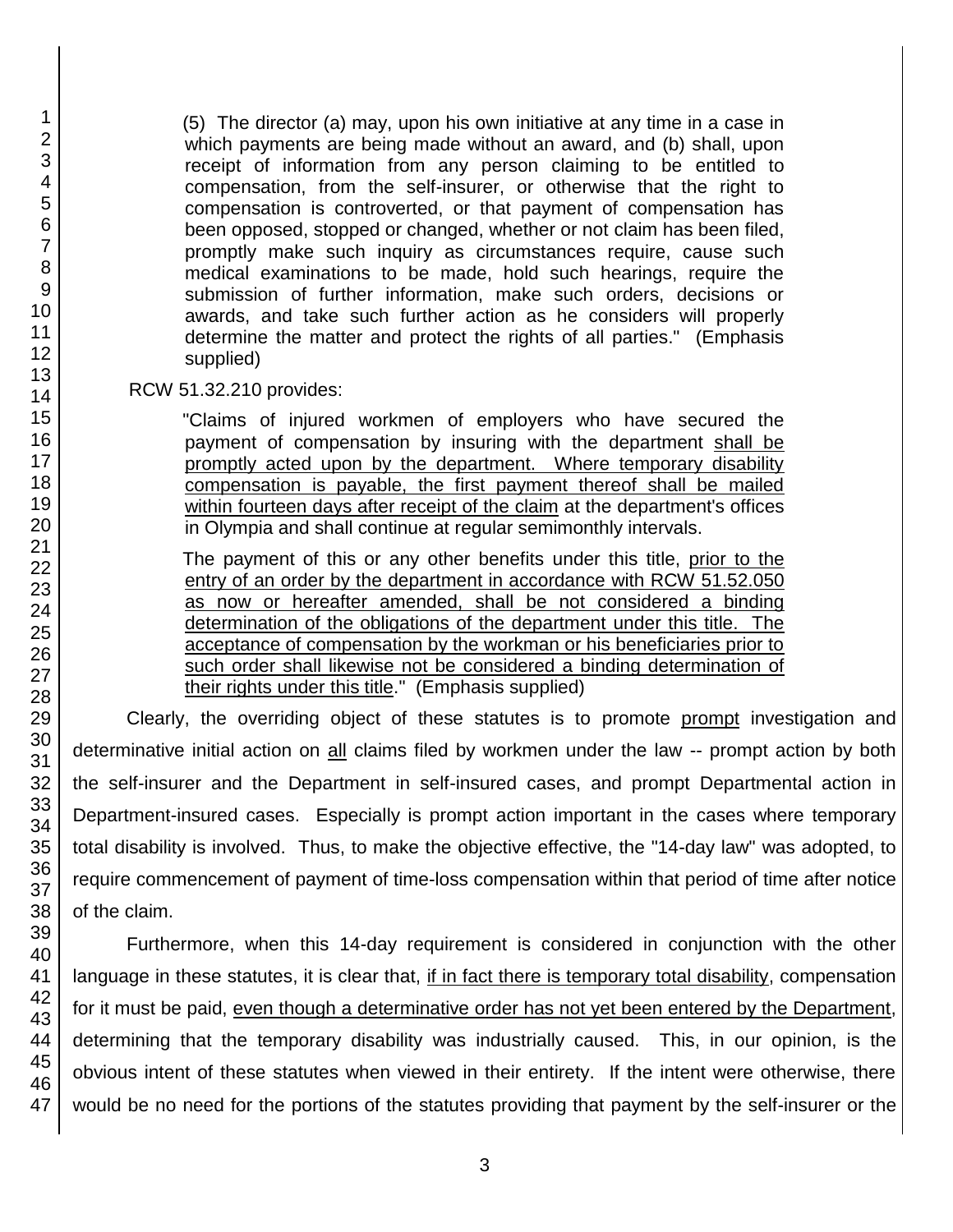Department, as the case may be, and acceptance by the claimant, of such compensation prior to the entry of a determinative order, is not a "binding determination" of their respective rights and obligations under the Act. Clearly such payments are contemplated, or the statute would not have to provide for their non-binding nature. The "binding determination" on allowance or rejection of the claim must be a final determinative order entered by the Department which complies with the requirements for a "final" order as set forth in RCW 51.52.050. Thus, until said determinative order on allowance or rejection is entered, the Department or self-insurer, as the case may be, must comply with the "14-day\_ provision and pay time-loss compensation to the claimant for whatever period prior to said order that he is in fact temporarily totally disabled.

The reason for this new kind of statutory requirement appears to be a very practical one, namely, that when a workman is rendered temporarily unable to work because of a physical condition caused, or alleged to be caused, by his employment, there is usually an urgent economic need for prompt payment of temporary disability compensation as wage replacement. The lawmakers have apparently decided that this social need outweighs the wisdom of the previous practice that under no circumstances would any compensation be paid until a determinative administrative decision was made that liability existed. That practice could produce economic hardship for a claimant while awaiting the decision on acceptance of his claim, which decision in some cases was long in coming.

A consequence of this new statutory approach to forcing prompt administrative determinations on allowance or rejection of claims is, of course, that in some cases the claimant will have received time-loss compensation where it is later finally determined, by administrative or judicial decision, that the claim should be rejected and no benefits payable. However, this consequence points up the effectiveness of the statute in achieving its purpose, i.e., it should cause all people involved in administering the system to see to it that the Department's determinative order on allowance or rejection is entered promptly -- within 14 days whenever possible. If necessary investigative tasks result in a longer period, the legislature has simply said that the economic burden of such investigative period should fall on the workmen's compensation system, not on the temporarily disabled claimant or on welfare or some other insurance program.

As support for our legal conclusion, we need look no further than to our neighboring state of Oregon. The Oregon workmen's compensation law, in ORS Sec. 656.262, has provisions very similar to our applicable statutory sections; including requirements for prompt payments of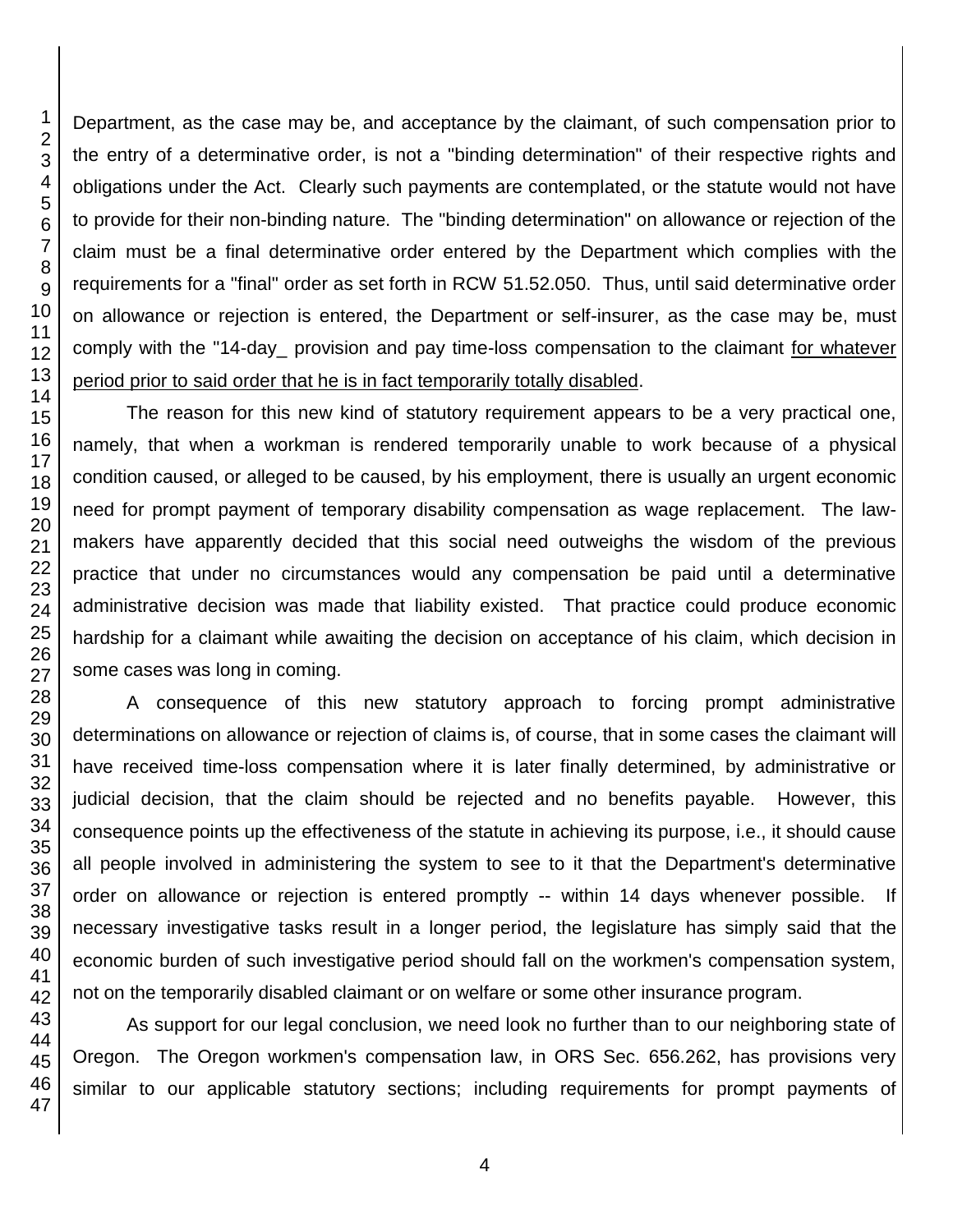compensation (subsection 2 of ORS 656.262) until denial of the claim is formally made (per subsection (6); the requirement for paying compensation within 14 days after notice of claim and at least biweekly thereafter (subsection 4); and the provision that "merely paying or providing compensation shall not be considered acceptance of a claim or an admission of liability." (Subsection 7).

We are not aware of any decision by the Oregon appellate courts in which the question here before us was squarely presented. However, the case of Logan v. Boise Cascade Corp., 5 Or. App. 636, 485 P. 2d 441, (1971) is significant. Although the exact holding in that case was concerned with whether or not a statute of limitations operated as a bar to the claim, the Court did observe that initial payment of compensation did not, in view of the provisions of ORS 656.262(7), prevent the employer from later contesting the claim on its merits.

We conclude as a matter of law that the Department's order of July 31, 1973, was a correct and proper order under the terms of RCW 51.32.190, and that this self-insured employer is required to pay time-loss compensation to the claimant for whatever period between May 25, 1973 and June 17, 1973, that she was in fact temporarily totally disabled.

## **ORDER**

Now, therefore, it is hereby ORDERED that the order of the Department of Labor and Industries dated July 31, 1973, adhering to its prior order of July 5, 1973, and directing the selfinsured employer, Scott Paper Company, to pay temporary disability compensation to which the claimant is entitled in accordance with RCW 51.32.190, be, and the same is hereby, confirmed; and the employer's above-numbered appeal from said order, filed with this Board on August 27, 1973, be, and the same is hereby, denied.

Dated this 26th day of October, 1973.

# BOARD OF INDUSTRIAL INSURANCE APPEALS

| /s/             |          |
|-----------------|----------|
| PHILLIP T. BORK | Chairman |
| /s/             |          |

R.H. POWELL Member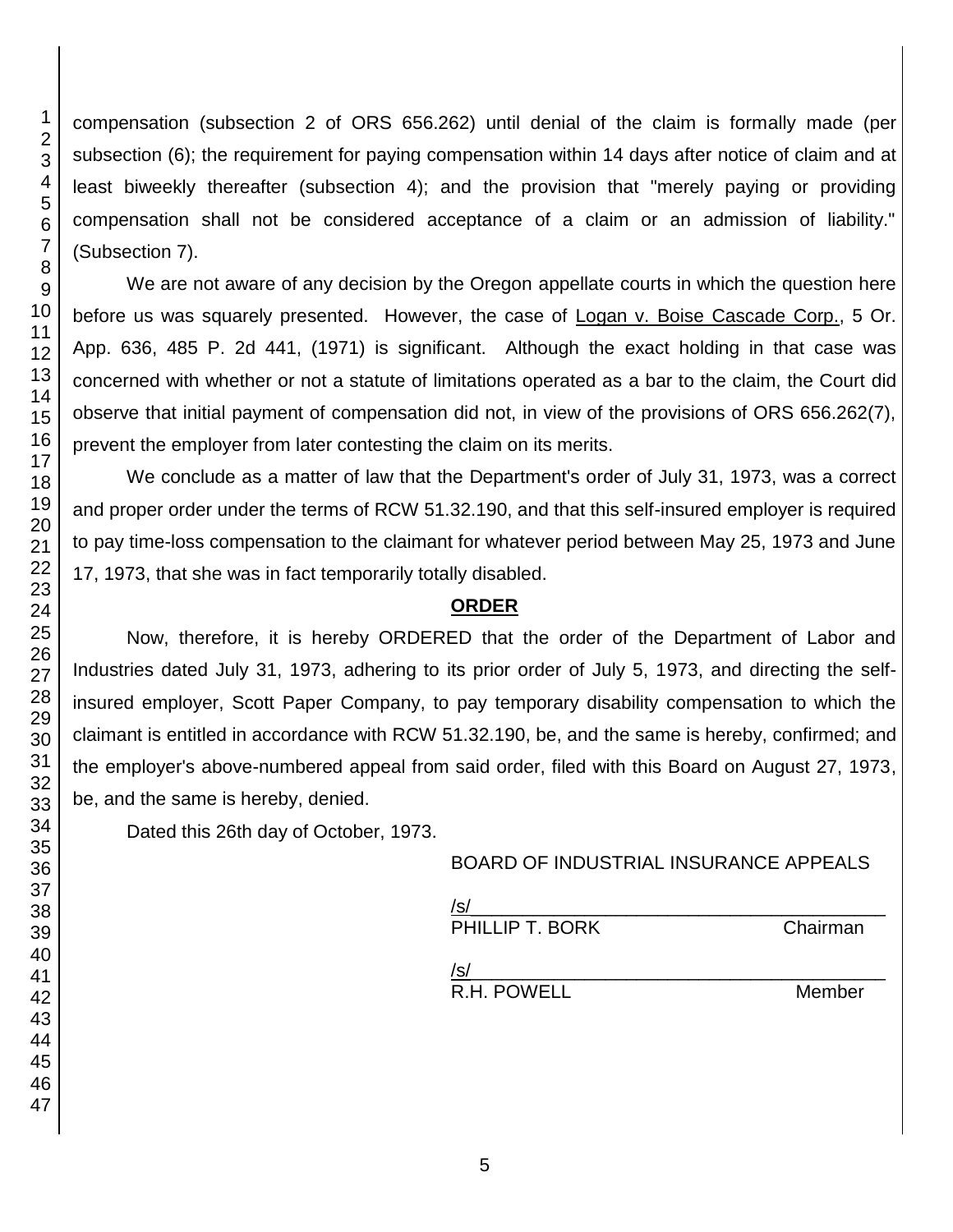#### **DISSENTING OPINION**

The claimant in this case is an employee of Scott Paper Company; Scott Paper Company being a self-insurer under the appropriate provisions of the Act. The record before us indicates that the employee-claimant filed a claim of industrial injury with the employer on May 30, 1973; the date of injury being May 25, 1973. On June 8, 1973, the employer denied the claim. It is observed that the first paragraph of RCW 51.32.190 requires the self-insurer to rule upon such a matter within seven days after the self-insurer has notice of the claim and this requirement of the statute was not complied with.

On July 5, 1973, the Department issued an order directing the employer to pay time-loss to which she was entitled until such time as "a determinative order is issued." Thereafter, that order was reaffirmed on July 31, 1973. Apparently the Department has not as yet made a determination as to the actual validity of the claim.

The employer has appealed the Department's order dated July 5, 1973, directing the employer to pay time loss; the time interval being May 25, 1973 and June 17, 1973. The majority of the Board has elected to deny the employer's appeal on the ground that the provisions of RCW 51.32.190(3) require the employer to pay time-loss in a situation of this nature. The final sentence of RCW 51.32.190(3) reads as follows:

> "...Where temporary disability compensation is payable, the first payment thereof shall be made within fourteen days after notice of claim and shall continue at regular semimonthly or biweekly intervals." (Emphasis added)

In the opinion of the majority, the intent of the provisions of RCW 51.32.190 make it mandatory to pay time-loss regardless of any determination as to the occurrence of an insured injury under the Act and regardless of any determination as to whether or not the claimant was temporarily and totally disabled because of the incident complained of.

It is observed that the final paragraph of the statute quoted above reads "Where temporary disability compensation is payable" and to my mind these words connote a situation where a true injury under the Act has occurred and further there has been evidence of temporary total disability due to that eligible injury. In the case before us, we have a factual pattern where the Department of Labor and Industries has not made a determination as to the validity of the claim but nevertheless has directed the employer to pay time-loss on an alleged claim.